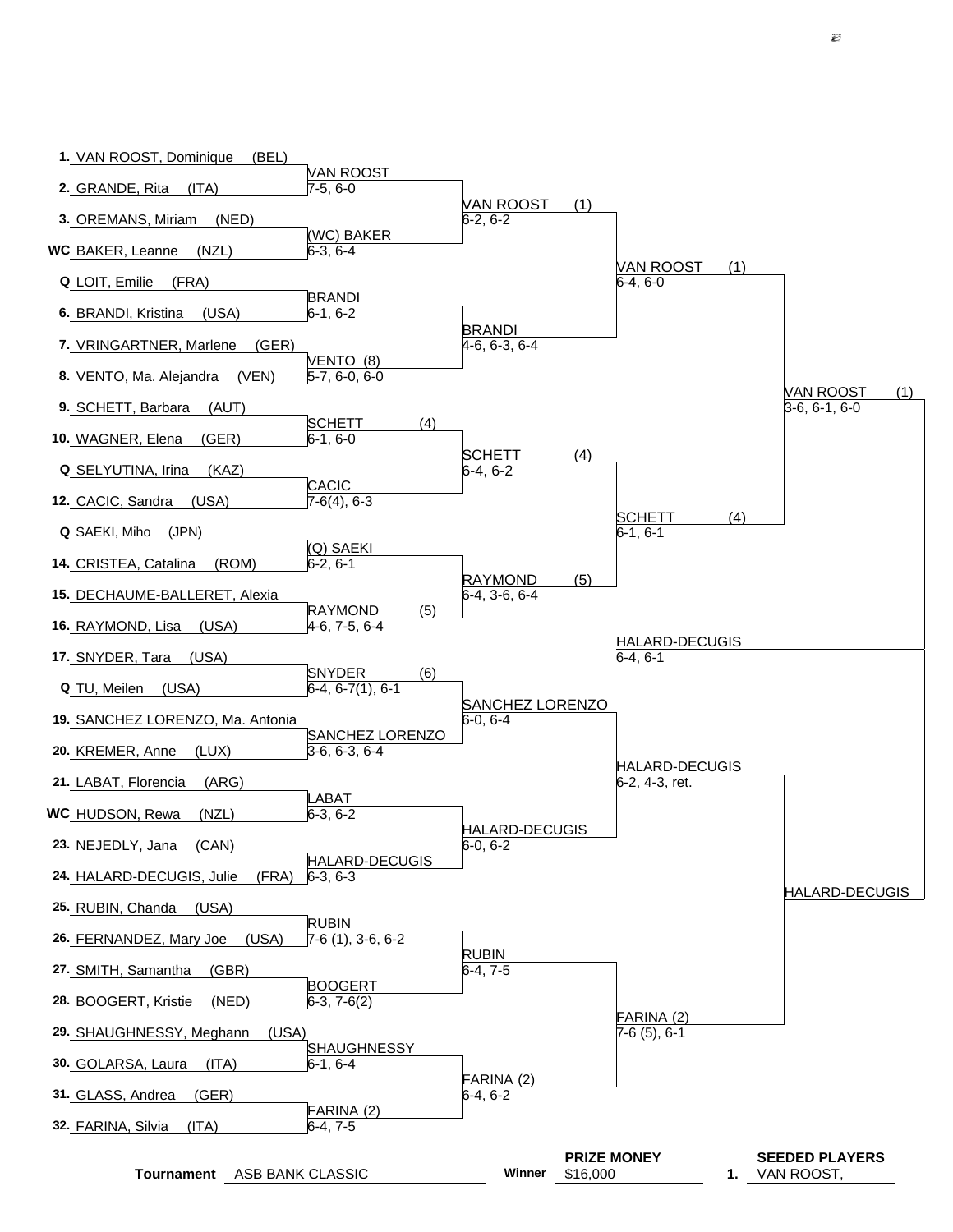| City                         | Auckland, New Zealand |          | <b>Finalist</b> | \$8,000 |    | FARINA, Silvia  |
|------------------------------|-----------------------|----------|-----------------|---------|----|-----------------|
| <b>Main Draw Date</b>        | January 4-9, 1999     |          | 3rd-4th         | \$4,400 |    | HALARD-DECUGIS. |
| <b>Qualifying Date</b>       | January 2-4, 1999     |          | 5th-8th         | \$2,500 |    | SCETT, Barbara  |
| Prize Money <sup>O</sup> USD |                       | 9th-16th |                 | \$1,400 | 5. | RAYMOND, Lisa   |
| Draw                         | 32M / 32Q / 16D       |          | 17th-32         | \$850   | 6. | SNYDER, Tara    |
| <b>Surface</b>               | Rebound Ace           |          |                 |         |    | RUBIN, Chanda   |
| Winner of this event         |                       |          |                 |         | 8. | VENTO. Ma.      |
|                              |                       |          |                 |         |    |                 |